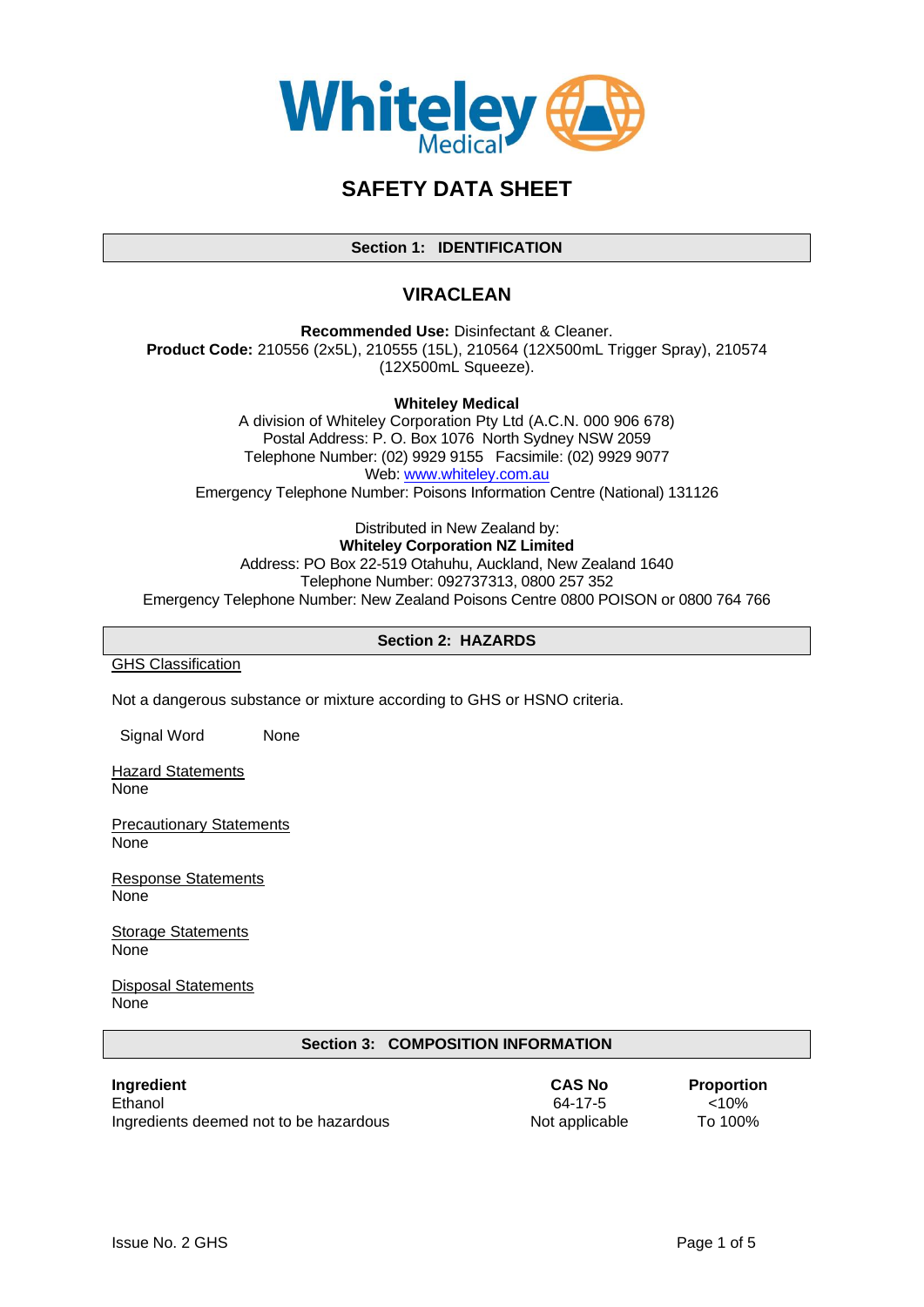| <b>Section 4: FIRST AID</b>   |                                                                                                                                           |  |
|-------------------------------|-------------------------------------------------------------------------------------------------------------------------------------------|--|
| Eye (Contact)                 | Hold eyelids apart and flush the eye continuously with running water.                                                                     |  |
| <b>Skin (Contact)</b>         | Remove contaminated clothing and flush skin and hair with running water.                                                                  |  |
| Inhalation(Breathing)         | Remove to fresh air.                                                                                                                      |  |
| <b>Ingestion (Swallowing)</b> | DO NOT induce vomiting. Give water to drink if conscious. For advice,<br>contact a Poisons Information Centre (Phone 131126) or a doctor. |  |
| <b>Advice to Doctor</b>       | Treat symptomatically for neutral detergent.                                                                                              |  |
| <b>First Aid Facilities</b>   | Ensure an eye wash is available and ready for use.                                                                                        |  |
| <b>Additional Information</b> | No aggravated medical conditions are known to be caused by exposure to<br>this product.                                                   |  |

| <b>Section 5: FIREFIGHTING MEASURE</b> |
|----------------------------------------|
|                                        |

| <b>Suitable Extinguishing</b>                                                             | Use water fog (or if unavailable fine water spray), dry chemical, carbon |
|-------------------------------------------------------------------------------------------|--------------------------------------------------------------------------|
| Media                                                                                     | dioxide or alcohol stable foam.                                          |
| <b>Hazards From</b>                                                                       | Carbon dioxide and carbon monoxide may be produced in the case of fire   |
| <b>Combustion Products</b>                                                                | or during thermal decomposition.                                         |
| <b>Precautions For Fire</b><br><b>Fighters and Special</b><br><b>Protective Equipment</b> | Keep containers cool by spraying with water.                             |
| <b>Additional Information</b>                                                             | Hazchem Code - Not applicable.                                           |

| <b>Section 6: ACCIDENTAL RELEASE MEASURES</b>  |                                                                                                                                                                                                                                                                                                                                                                                                                                                                                                                                                                                                            |  |
|------------------------------------------------|------------------------------------------------------------------------------------------------------------------------------------------------------------------------------------------------------------------------------------------------------------------------------------------------------------------------------------------------------------------------------------------------------------------------------------------------------------------------------------------------------------------------------------------------------------------------------------------------------------|--|
| <b>Emergency Procedure</b>                     | SAA/SNZ HB76: Dangerous Goods - Initial Emergency Response Guide<br>- Not applicable.                                                                                                                                                                                                                                                                                                                                                                                                                                                                                                                      |  |
| Spills / Clean up                              | Clean up personnel should wear full protective clothing. Restrict access<br>until completion of clean up. Then ensure adequate ventilation. Stop leak<br>if safe to do so. Contain spill with absorbent material, such as towelling,<br>sand, vermiculite or other inert material. Prevent spill entering stormwater<br>drains or waterways. Collect and dispose of clean up material according<br>to local regulations. Wash away remnants with copious amounts of cold<br>water to sewer. Clean area by working from the periphery to the centre of<br>spill or from the edge of the room to the centre. |  |
|                                                | <b>Section 7: HANDLING AND STORAGE</b>                                                                                                                                                                                                                                                                                                                                                                                                                                                                                                                                                                     |  |
| <b>Precautions for Safe</b><br><b>Handling</b> | Contact Whiteley Corporation sales representative for advice when using<br>this product for any application other than that outlined on the label or<br>technical bulletin.<br>Any non-intended or non-authorised use of this product may result in<br>personal injury or damage to equipment.<br>Store product in original container.<br>Wash thoroughly after handling product.                                                                                                                                                                                                                          |  |
| <b>Conditions for Safe</b><br><b>Storage</b>   | Store in a cool, dry, well ventilated area. Keep container tightly sealed.<br>Store below 30°C. Do not store in direct sunlight.                                                                                                                                                                                                                                                                                                                                                                                                                                                                           |  |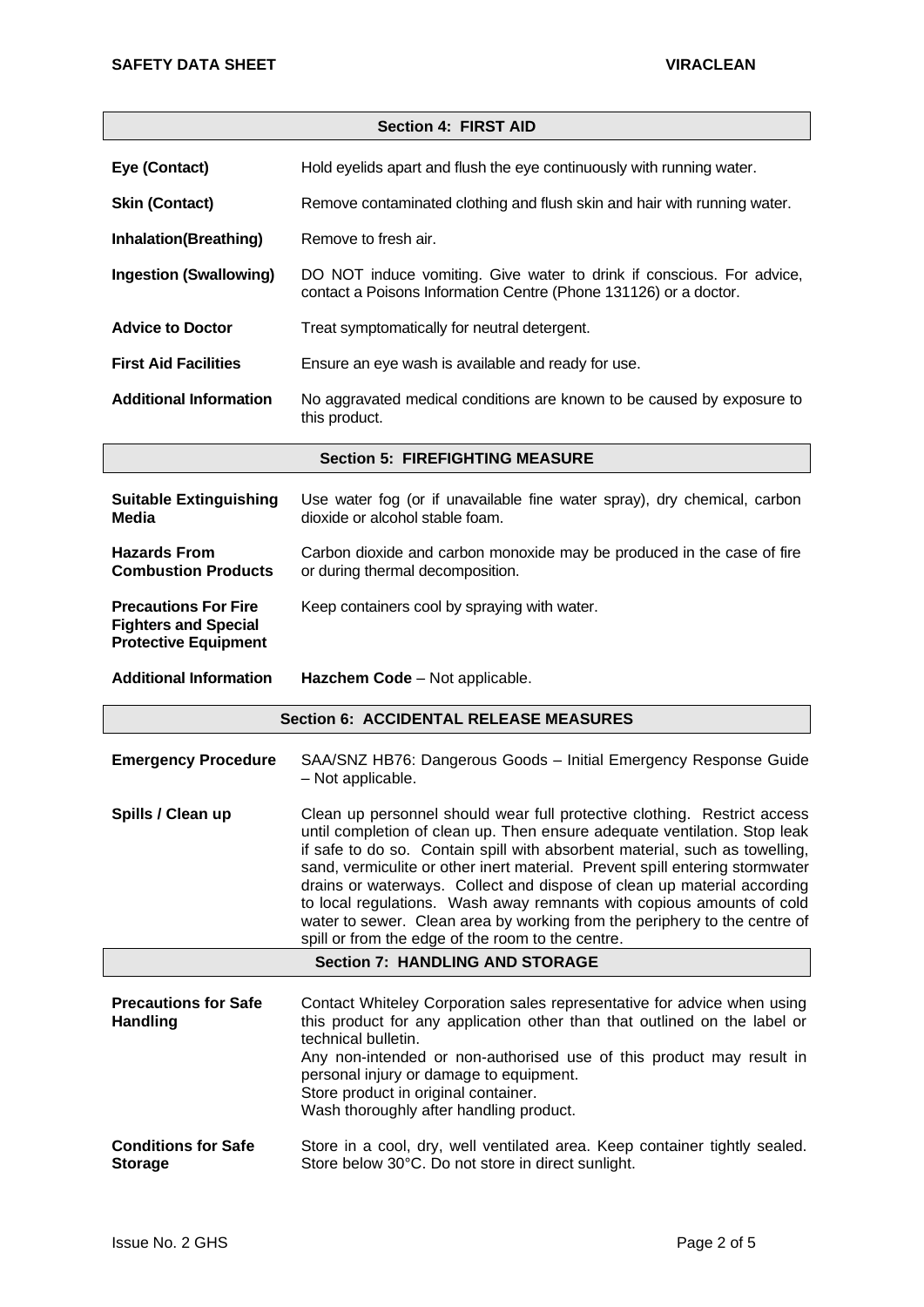## **Section 8: EXPOSURE CONTROL/PERSONAL PROTECTION**

**National Exposure Standards –** Source: National Exposure Standards for Atmospheric Contaminants in the Occupational Environment [NOHSC:1003] & New Zealand Workplace Exposure Standards 2002.

| <b>Ingredient</b>                                 | CAS No  | ES-TWA     | ES-STEL |
|---------------------------------------------------|---------|------------|---------|
| Ethanol                                           | 64-17-5 | $1000$ ppm |         |
| <b>Biological Limit Values</b> No data available. |         |            |         |

| <b>Engineering Controls</b> | Use only in a well ventilated area. |
|-----------------------------|-------------------------------------|
|                             |                                     |

**Personal Protective Equipment**

Eye/face protection – Safety glasses / face shield / chemical resistant goggles should be worn to prevent eye contact. Skin protection – Use Nitrile gloves or similar to prevent skin contact. Respiratory protection – Respirator is not usually necessary but if required use a half face filter respirator suitable for organic vapours.

| <b>Section 9: PHYSICAL AND CHEMICAL PROPERTIES</b> |                   |                                    |                                   |
|----------------------------------------------------|-------------------|------------------------------------|-----------------------------------|
| Appearance                                         | Clear pink liquid | Odour                              | Citrus                            |
| <b>Odour Threshold</b>                             | No data available | рH                                 | $7.00 - 7.40$                     |
| <b>Freezing Point</b>                              | Approx. 0°C       | <b>Initial Boiling Point</b>       | Approx. 100°C                     |
| <b>Boiling Range</b>                               | No data available | <b>Flash point</b>                 | No data available                 |
| <b>Evaporation Rate</b>                            | No data available | <b>Flammability</b>                | No data available                 |
| <b>Upper flammability</b><br>limit                 | No data available | <b>Lower flammability</b><br>limit | No data available                 |
| Vapour Pressure                                    | No data available | <b>Vapour Density</b>              | No data available                 |
| <b>Relative Density</b>                            | $0.985 - 0.995$   | <b>Solubility</b>                  | Completely miscible<br>with water |
| <b>Partition Coefficient:</b><br>n-octanol/water   | No data available | <b>Autoignition</b><br>temperature | No data available                 |
| <b>Decomposition</b><br>temperature                | No data available | <b>Viscosity</b>                   | Approx. 1 cPs                     |

#### **Section 10: STABILITY AND REACTIVITY**

| <b>Chemical Stability</b>                     | Product is stable and will not undergo any hazardous reactions under<br>normal conditions of use and storage. |  |
|-----------------------------------------------|---------------------------------------------------------------------------------------------------------------|--|
| <b>Conditions to avoid</b>                    | Avoid high temperatures (store below 30°C) Do not store in direct<br>sunlight.                                |  |
| Incompatible materials                        | None known. Do not mix with other chemicals.                                                                  |  |
| <b>Hazardous</b><br>decomposition<br>products | None known.                                                                                                   |  |
| <b>Hazardous reactions</b>                    | None known.                                                                                                   |  |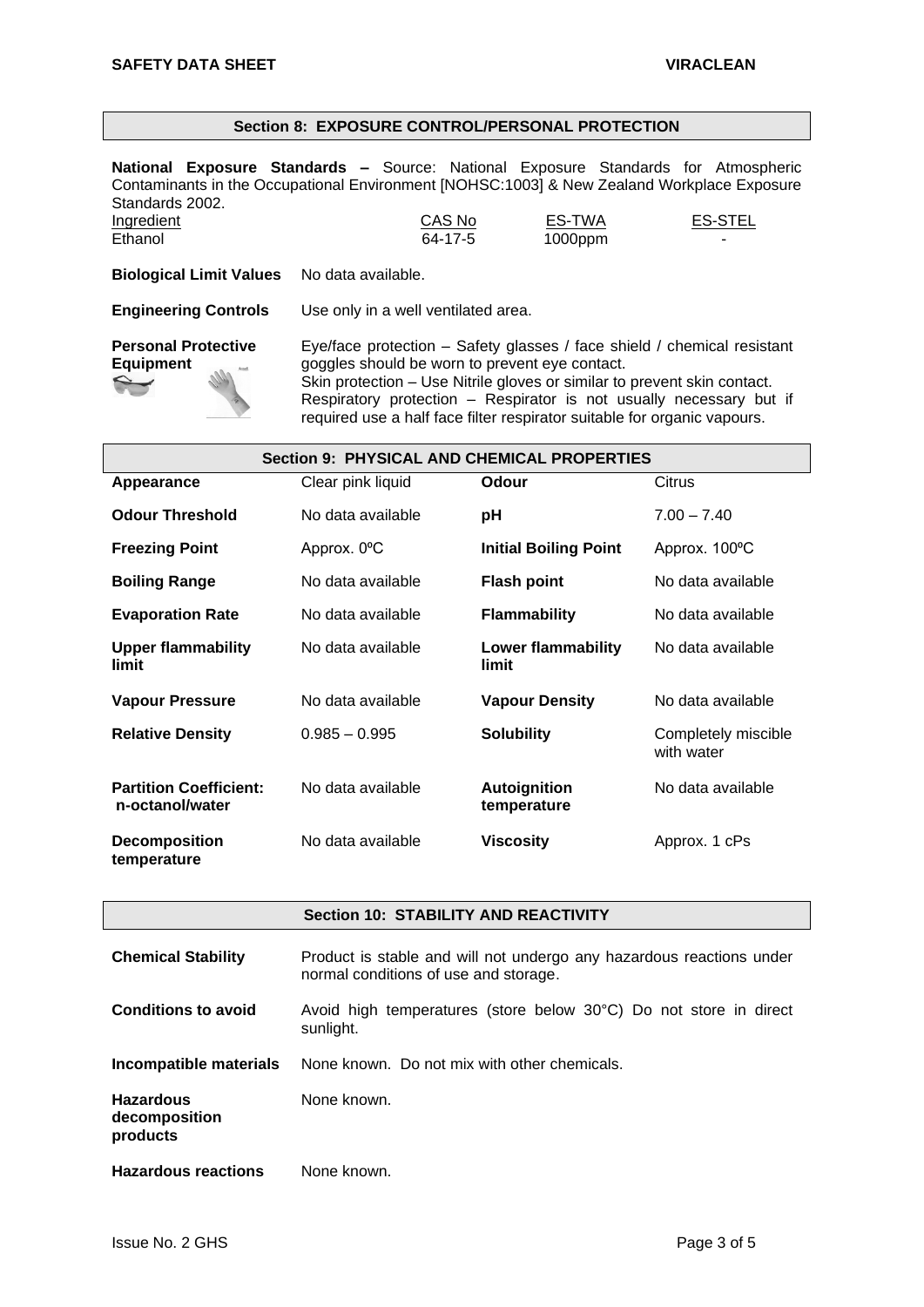| <b>Section 11: TOXICOLOGICAL INFORMATION</b>                                  |                                                                                                                                                                                                                                                                                                                                      |  |
|-------------------------------------------------------------------------------|--------------------------------------------------------------------------------------------------------------------------------------------------------------------------------------------------------------------------------------------------------------------------------------------------------------------------------------|--|
| <b>Acute toxicity</b>                                                         | No data available.                                                                                                                                                                                                                                                                                                                   |  |
| Skin corrosion/<br><b>irritation</b>                                          | May cause irritation.                                                                                                                                                                                                                                                                                                                |  |
| Serious eye damage/<br><b>irritation</b>                                      | May cause irritation and reddening.                                                                                                                                                                                                                                                                                                  |  |
| <b>Respiratory or skin</b><br>sensitisation                                   | No data available.                                                                                                                                                                                                                                                                                                                   |  |
| <b>Germ Cell Mutagenicity</b>                                                 | No data available.                                                                                                                                                                                                                                                                                                                   |  |
| Carcinogenicity                                                               | No components of this product present at levels greater than or equal to<br>0.1% is identified as probable, possible or confirmed human carcinogen<br>by IARC.                                                                                                                                                                       |  |
| <b>Reproductive toxicity</b>                                                  | No data available.                                                                                                                                                                                                                                                                                                                   |  |
| <b>Specific Target Organ</b><br><b>Toxicity - Single</b><br><b>Exposure</b>   | No data available.                                                                                                                                                                                                                                                                                                                   |  |
| <b>Specific Target Organ</b><br><b>Toxicity - Repeated</b><br><b>Exposure</b> | No data available.                                                                                                                                                                                                                                                                                                                   |  |
| <b>Aspiration Hazard</b>                                                      | No data available.                                                                                                                                                                                                                                                                                                                   |  |
|                                                                               | <b>Section 12: ECOLOGICAL INFORMATION</b>                                                                                                                                                                                                                                                                                            |  |
| <b>Ecotoxicity</b>                                                            | No data available.                                                                                                                                                                                                                                                                                                                   |  |
| <b>Persistence and</b><br>degradability                                       | No data available.                                                                                                                                                                                                                                                                                                                   |  |
| <b>Bioaccumulative</b><br>potential                                           | No data available.                                                                                                                                                                                                                                                                                                                   |  |
| <b>Mobility in soil</b>                                                       | No data available.                                                                                                                                                                                                                                                                                                                   |  |
| Other adverse effects                                                         | No data available.                                                                                                                                                                                                                                                                                                                   |  |
|                                                                               | <b>Section 13: DISPOSAL CONSIDERATIONS</b>                                                                                                                                                                                                                                                                                           |  |
| <b>Disposal method</b>                                                        | Disposal to sewer is normally recommended with copious amounts of<br>water.<br>Refer to State/Territory Land Waste Management Authorities if<br>applicable. Containers are recyclable and can be disposed of by a<br>licensed waste contractor. Containers can be disposed of to general<br>waste or rinsed thoroughly and recycled. |  |
| <b>Special precautions</b>                                                    | Suitable for incineration by approved agent.                                                                                                                                                                                                                                                                                         |  |

# **Section 14: TRANSPORT INFORMATION**